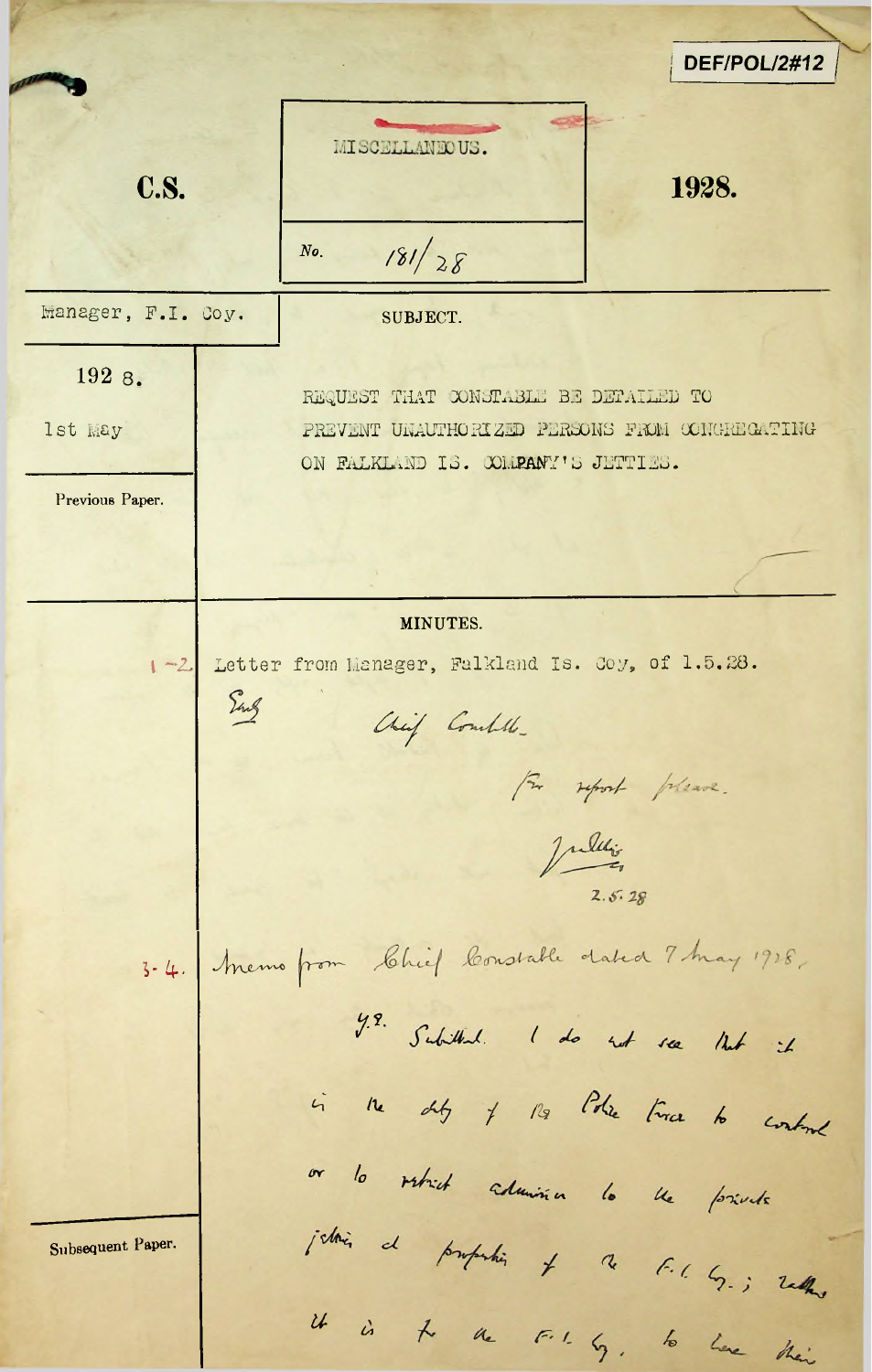our system of ded at 6 appeal lo ve plus per assuntara in care of a diturbance or Great  $4\frac{d}{d}$  $\epsilon$ free sent as pring an entry. 1- syard to the same  $\mathbf{x}$ - containing tranquer, I a told a what, disfferent or this cheat origin there in worthing to show that the  $\sqrt{2}$  $\ddot{a}$ wh the to be capalences at the least of the Filig's an applying 3. I sept refly on the above his i subell termes to be Mayor's letter stating of the same this that the  $f$ will change be reely  $10$ it's authority in reffort of any lend measures Shot they may about to this  $m$  $\int_{-}^{1} u \, dx$  11.5.28

> $146.5.$  $\frac{12}{12}25$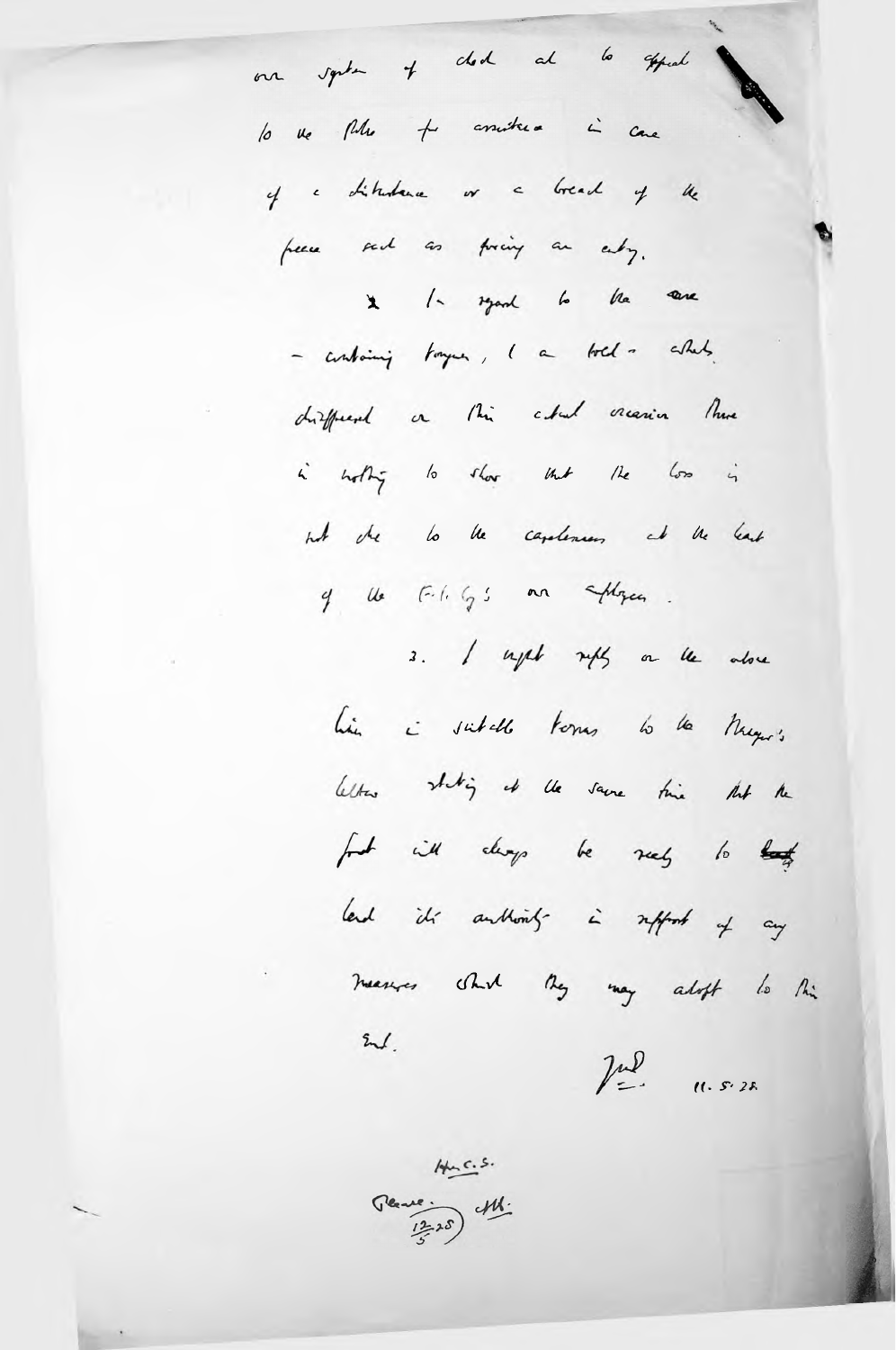C.S.O. No.  $\sqrt{\frac{f}{2}t}$ 

Inside Minute Paper.

 $\mathbb{C}_{\mathfrak{a}}$ 

 $\frac{\partial \mathcal{L}}{\partial x}$ 

5. R. t. the hanager. IS. Cond F14. 5:28

Chief Constable

(m nots

Julien

 $(2.526)$ 

In C.J.  $m$  ded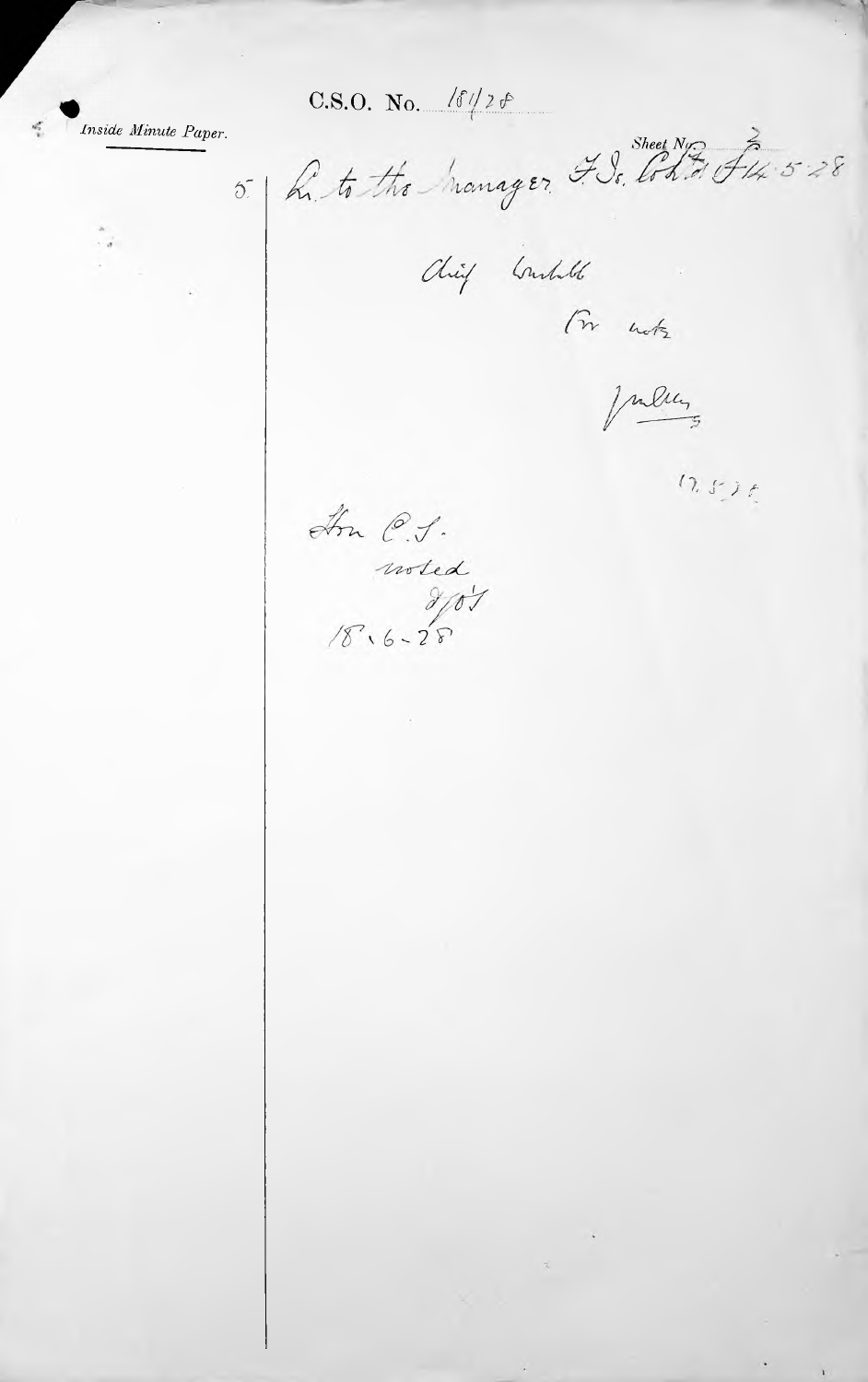$\overline{\mathbb{C}}$ lır Halkland İslands Company, Cimited. INCORPORATED BY ROYAL CHARTER I85I.

REGISTERED I9O2.

**MAI SECAL** 

AGENT FOR LLOYDS. AGENTS FOR THE PACIFIC STEAM NAVICATION COMPANY.

ttanley.

TELEGRAMS, FLEETWING PORTSTANLEY ARADIO **May 1st**, 1928.

## Sir,

I beg to inform, you that we are subjected to great inconvenience owing to members of the public vessel on the 28th of April when the Chief Constable was present, was a case in point. over-crowding our private jetties on the arrival of the s.s."Falkland". The last arrival of the

On this occasion difficulty was experienced in getting the vessel\*s lines fast on shore and passengers were put to great inconvenience - as, owing to the crowd on the jetty, many of whom swarmed on board immediately the vessel was brought alongside - were prevented from landing for some considerable time and also from attending to their luggage.

increases the chances of theft and pilferage. On this voyage, a case addressed to. the writer has been stolen from the truck on the jetty after being discharged and no trace of it has been found. I may also add that allowing members of baggage is the public near the vessel when/being discharged

In view of the foregoing we beg to request thai in future a Constable should be detailed to prevent members of the public invading the jetties which The Honourable */causes* 

The Colonial Secretary

Stanley.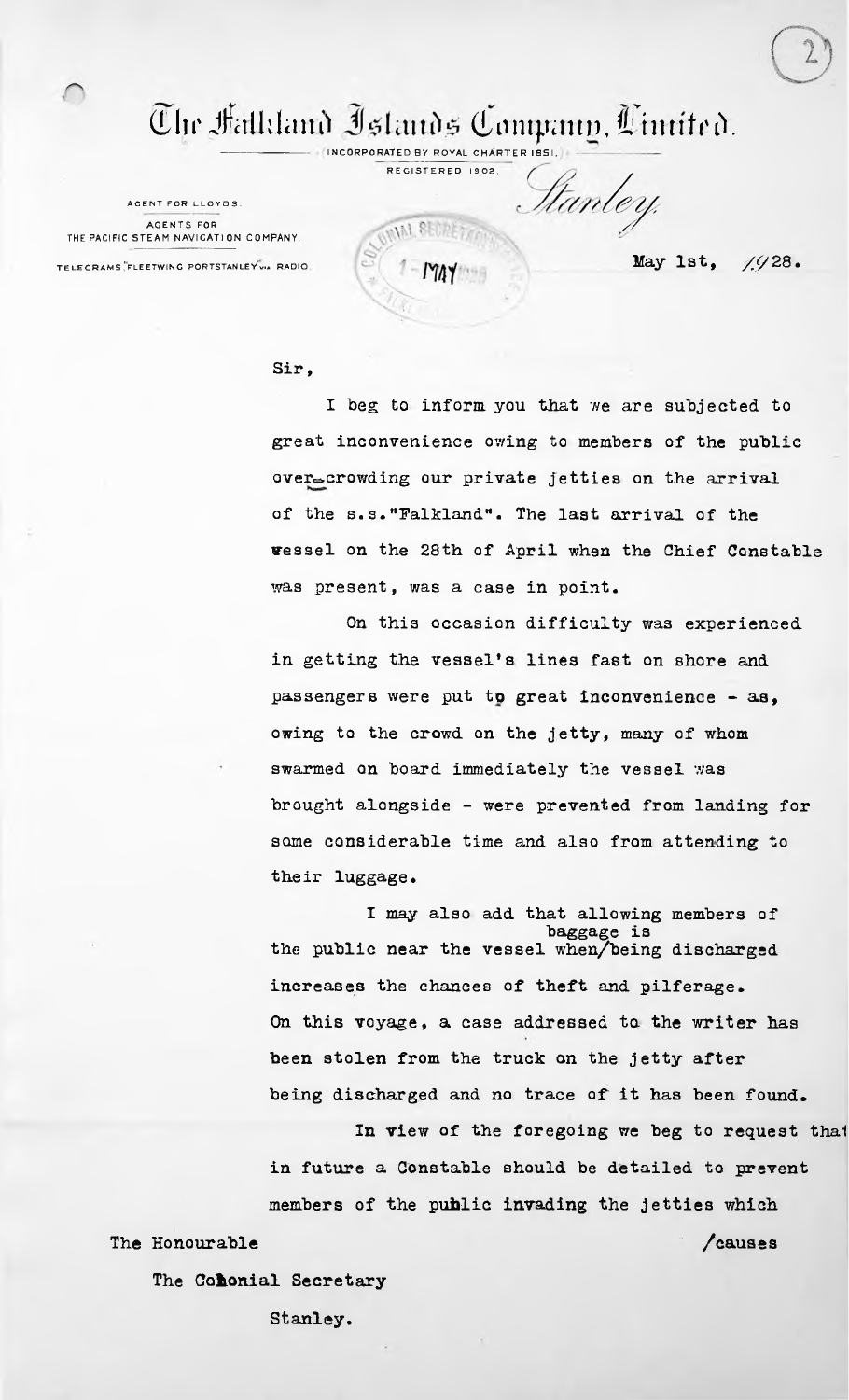causes great inconvenience both to passengers landing and to the working of the vessel.

I am,

Sir,

your obedient servant,

). Manager•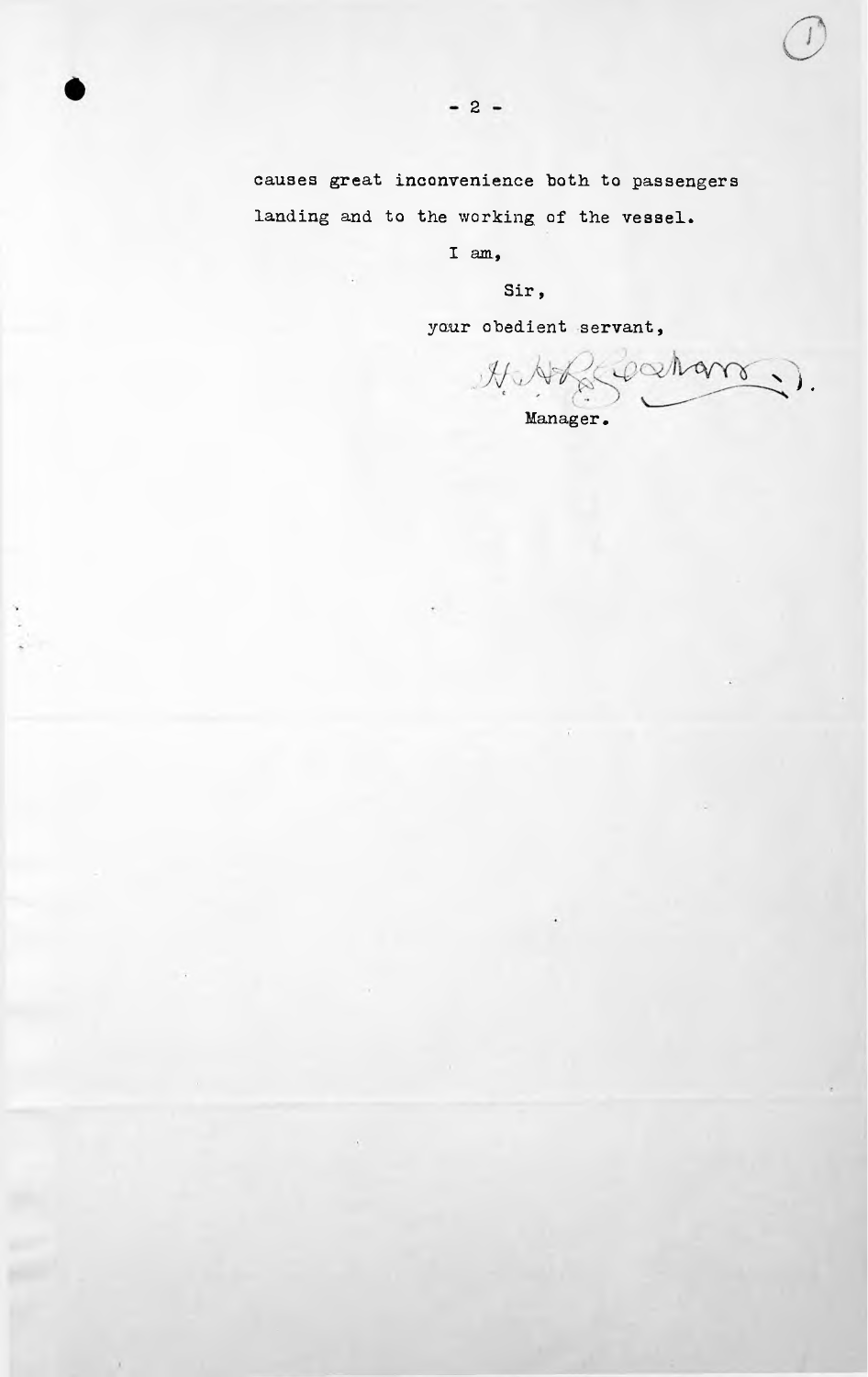Tolice Station Stanley

 $\binom{3}{3}$ 

Six

I beg to submit this my report on the arrival of the A/S. Falkland on the night of the 28 April. during my patrol I stopped for some time at the F. I. Co. West fard at or about 8-50 PM I noticed a mostor lowy in the yard belonging to F. I. Co. being loaded with baggage by men<br>employed by the F. I bo ie J. McPhe R. Reeves R. McPheasson. to the Colonial Government on Ross Rd Which was there for baggage in charge of Mr. L.G. Challen. I met the Chief Constable on Ross Rd. and as we stood talking the government motor came along to the bhief stopped it he inquired of MP bhallen if he had got all the luggage belonging to the Honourable of Bonner, to which Mpbhallen The Chief then told me to go back to the All Falkland I make inquiries about same. I saw one Mr. of Sullending who I believe acts as Water and in reply to my question he replied. we will look for them in daylight. I never saw any outsides on the Jetty there or while the dring & never heard any remark passed about any care until the 7-1 bo notor returned. I then helped in the search for case but without results . R. Reeves said he remembered placing it on The truck. but did not remember. placing it in motor R. Mc Phearson said he was sorry as . M. Slaughter had given there 10/ each to see to higgage. during my stay only (2) two men left the Jetty, one Sullendroff of W Ratcliff I made There stationaque days after and reported same to me I reported same to bhief boutable also placed it in Order took. I are of the opion that if case was on truck it frux Obedient Servant Sent Constable Groly

 $\frac{y}{2}$ Chief Constable Stanley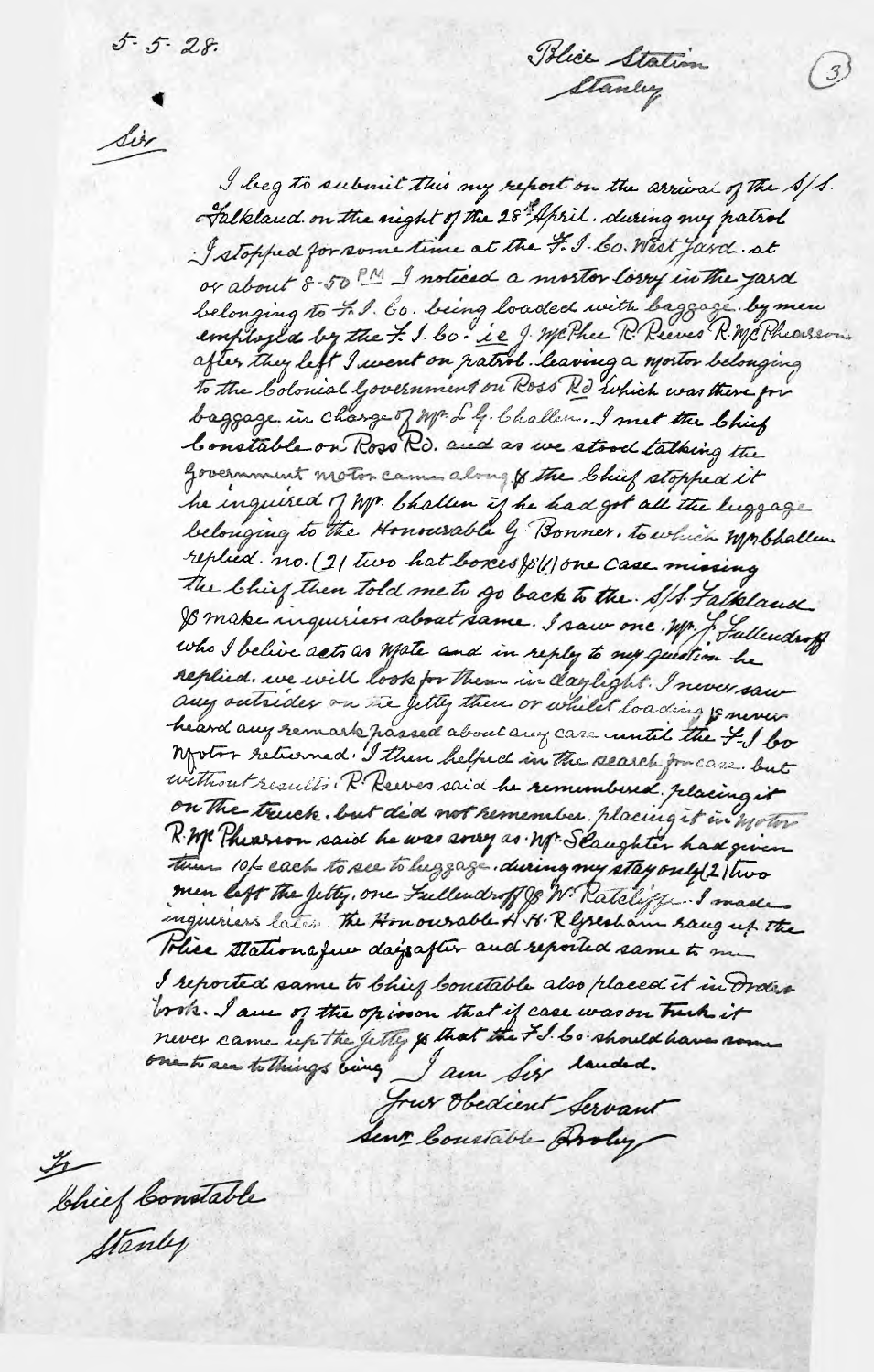Stanley<br>Police Station I'm bot feet Sir, The 28 of april I was instructed by His Excellence, to meet his guests, the Falkland. I arrived at West Letty about 8-15. p.m. He hig gate had been opened by the f.J. Com men to admit their loving for removing lassengers<br>luggage, the 1.1. Faikland was just coming alongside, there was a great unmain of the sended public on the letty of the sine. nir Preamer was also present, I spoke to her Creamer asking him if I should request some of shore people to go of the jetty, he told use to do so. I ordered everyone off the filly with the exception of those who were meeting sheer friends, the majority then moved off the Falkland to carry out my instructions from H. E. Sle Tonerwor, He been in girection that was pittered too<br>placed on the truck by the f. Chr. servants, and<br>as far as I anderstand this box contained meat<br>the mens names given by tenior Coust Hooley<br>in his report were present when this bo Hat Couch Hooley reports had there were no other minters of the Public on the Jetty at the Lime.<br>I would suggest that the F. I. Composed notices prohibiting all persons, other dan those duly<br>authorised for entering on there fetties, on the associated report from Lewior Pours. Hookey. I am sis Form Obedient Servant